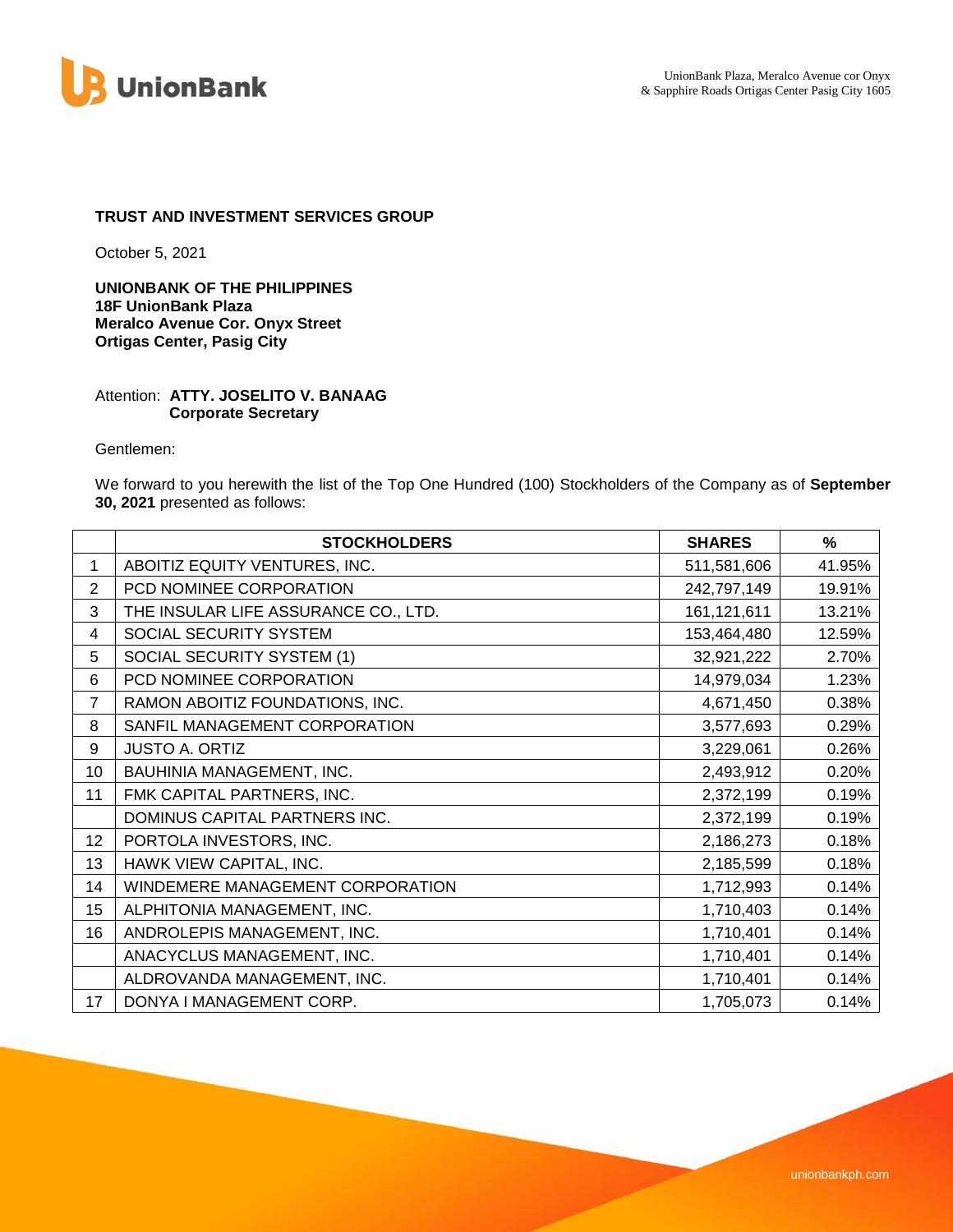

| 18 | CIA MANAGEMENT CORPORATION                                | 1,587,401 | 0.13% |
|----|-----------------------------------------------------------|-----------|-------|
|    | ASPIRA MANAGEMENT, INC.                                   | 1,587,401 | 0.13% |
|    | FORTES MANAGEMENT, INC.                                   | 1,587,401 | 0.13% |
| 19 | AZURA MANAGEMENT, INC.                                    | 1,587,399 | 0.13% |
| 20 | LUIS MIGUEL O. ABOITIZ                                    | 1,547,777 | 0.13% |
| 21 | DARUMA HOLDINGS CORP.                                     | 1,500,000 | 0.12% |
| 22 | MOREFUND CORPORATION                                      | 1,453,480 | 0.12% |
| 23 | THINEZ CORP.                                              | 1,315,658 | 0.11% |
| 24 | <b>IXIDOR HOLDINGS INC,</b>                               | 1,310,215 | 0.11% |
| 25 | ANSO MANAGEMENT CORPORATION                               | 1,307,578 | 0.11% |
| 26 | MYA MANAGEMENT & DEVELOPMENT CORPORATION                  | 1,096,293 | 0.09% |
| 27 | LA FILIPINA UY GONGCO CORP.                               | 973,920   | 0.08% |
| 28 | OIGIMER CORP.                                             | 969,343   | 0.08% |
| 29 | UNIONBANK TISG AS TRUSTEE FOR TA#1B1-357-11               | 953,122   | 0.08% |
|    |                                                           |           |       |
|    | UNIONBANK TISG AS INVESTMENT MANAGER FOR IMA#PH 3Q201 692 | 953,122   | 0.08% |
| 30 | ARRAYANES CORPORATION                                     | 946,366   | 0.08% |
| 31 | PARRAZ DEVELOPMENT CORP.                                  | 913,917   | 0.07% |
| 32 | SALTORE HOLDING CORPORATION                               | 902,699   | 0.07% |
| 33 | FELICITOUS CORPORATION                                    | 839,584   | 0.07% |
| 34 | EDWIN R. BAUTISTA                                         | 703,662   | 0.06% |
| 35 | ELVARO HOLDINGS, INC.                                     | 676,281   | 0.06% |
|    | NEWMOR77 HOLDINGS, INC.                                   | 676,281   | 0.06% |
| 36 | BINGO BANGO MANAGEMENT, INC.                              | 609,702   | 0.05% |
| 37 | <b>GETARIA MANAGEMENT INC.</b>                            | 609,683   | 0.05% |
| 38 | ANTARTICA MANAGEMENT INC.                                 | 609,670   | 0.05% |
| 39 | SANFIL CORPORATION                                        | 556,403   | 0.05% |
| 40 | MARIE AIMEE S. TUMAO                                      | 539,019   | 0.04% |
| 41 | ELGOIBAR DEVELOPMENT CORPORATION                          | 522,630   | 0.04% |
|    | ISPASTER DEVELOPMENT CORPORATION                          | 522,630   | 0.04% |
| 42 | BAZTAN DEVELOPMENT CORPORATION                            | 522,628   | 0.04% |
| 43 | CHAROUM MANAGEMENT, INC.                                  | 509,372   | 0.04% |
|    | CARZEZ MANAGEMENT, INC.                                   | 509,372   | 0.04% |
| 44 | TUTUBELL MANAGEMENT, INC.                                 | 509,370   | 0.04% |
|    | IBERIAN CHALLENGE MANAGEMENT, INC.                        | 509,370   | 0.04% |
|    | MARQUEZ DE ZAFRA MANAGEMENT, INC.                         | 509,370   | 0.04% |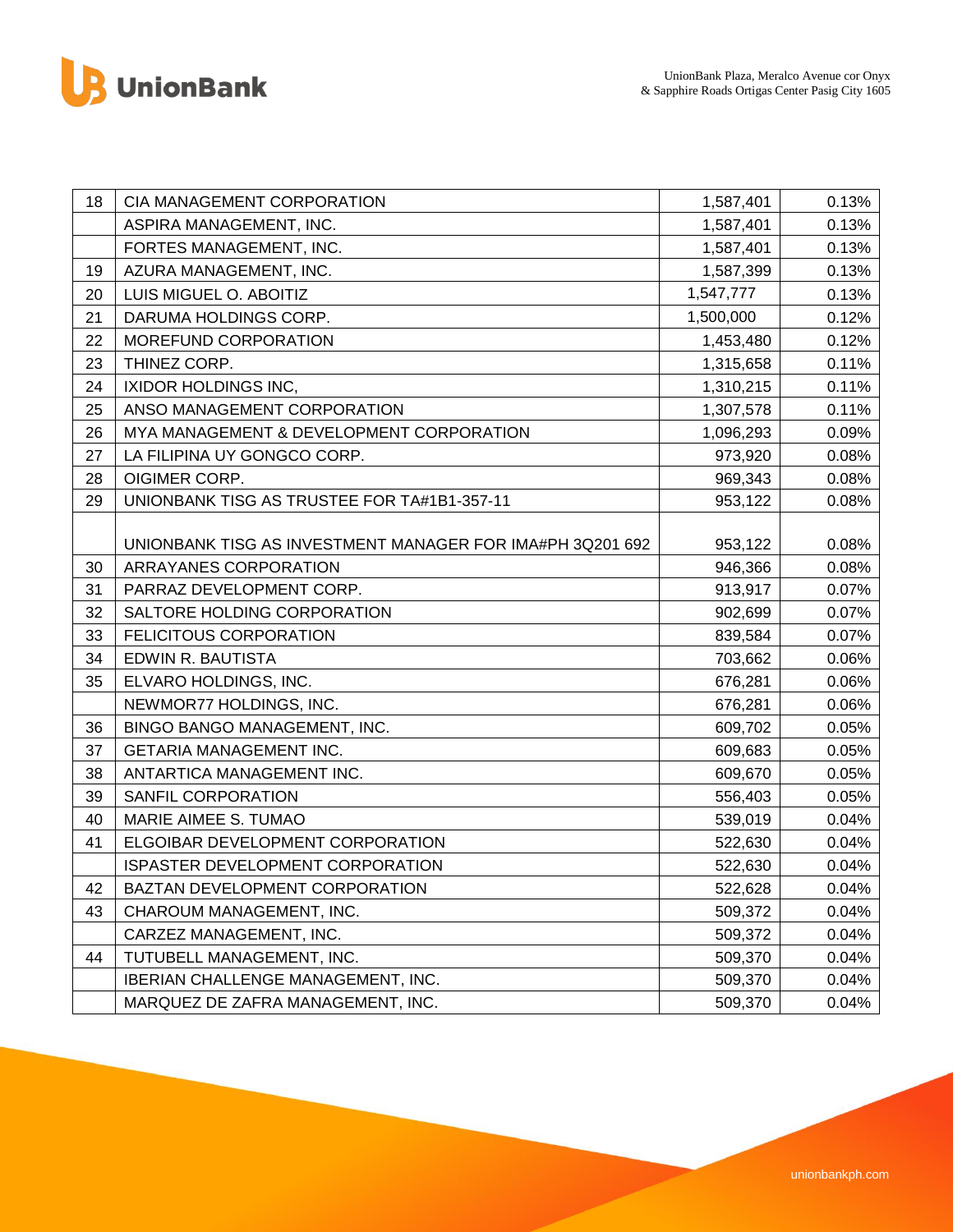



|    | KABULAHANAN MANAGEMENT, INC.                | 509,370 | 0.04% |
|----|---------------------------------------------|---------|-------|
|    | CHAMUEL MANAGEMENT, INC.                    | 509,370 | 0.04% |
|    | IMAPOLA MANAGEMENT, INC.                    | 509,370 | 0.04% |
|    | MAHARANIANA MANAGEMENT, INC.                | 509,370 | 0.04% |
|    | SARIHINDI MANAGEMENT, INC.                  | 509,370 | 0.04% |
|    | CASSIEL MANAGEMENT, INC.                    | 509,370 | 0.04% |
|    | HINDIKURTA MANAGEMENT INC.                  | 509,370 | 0.04% |
| 45 | BEE2BEE CORPORATION                         | 474,396 | 0.04% |
| 46 | ROBERTO ABASTILLAS                          | 467,831 | 0.04% |
| 47 | ERA MANAGEMENT DEVT. CORP.                  | 460,444 | 0.04% |
| 48 | SIERRAROSA INC.                             | 455,400 | 0.04% |
| 49 | CEAZI MANAGEMENT INC.                       | 444,318 | 0.04% |
|    | SACCED MANAGEMENT INC.                      | 444,318 | 0.04% |
|    | NAZZOLI MANAGEMENT INC.                     | 444,318 | 0.04% |
|    | DAZZOLI MANAGEMENT INC.                     | 444,318 | 0.04% |
| 50 | <b>CELENT CORPORATION</b>                   | 417,468 | 0.03% |
|    | CATHYA CORPORATION                          | 417,468 | 0.03% |
| 51 | UNITED REALTY CORPORATION                   | 416,761 | 0.03% |
| 52 | <b>GORLIZ MANAGEMENT, INC.</b>              | 408,878 | 0.03% |
| 53 | ABODAX MANAGEMENT, INC.                     | 408,877 | 0.03% |
| 54 | REAL SOCIEDAD MANAGEMENT, INC.              | 408,863 | 0.03% |
|    | ONDARETA MANAGEMENT, INC.                   | 408,863 | 0.03% |
| 55 | CHADBRAD MANAGEMENT, INC.                   | 408,862 | 0.03% |
| 56 | CROKER MANAGEMENT, INC.                     | 408,860 | 0.03% |
| 57 | MONTELENA HOLDINGS, INC.                    | 399,641 | 0.03% |
| 58 | INSAVVY, INC.                               | 379,516 | 0.03% |
|    | <b>CINOM CORPORATION</b>                    | 379,516 | 0.03% |
| 59 | UNIONBANK TISG AS TRUSTEE FOR TA#1B1-356-11 | 375,503 | 0.03% |
| 60 | DIJIBOUTI MANAGEMENT INC.                   | 372,946 | 0.03% |
|    | ORDARROA MANAGEMENT INC.                    | 372,946 | 0.03% |
|    | NOSSAHEAD MANAGEMENT INC.                   | 372,946 | 0.03% |
|    | CHAMARTIN MANAGEMENT INC.                   | 372,946 | 0.03% |
|    | <b>GUIPOZKOA MANAGEMENT INC</b>             | 372,946 | 0.03% |
|    | ALGORTA MANAGEMENT INC.                     | 372,946 | 0.03% |
|    | MURUETA MANAGEMENT INC.                     | 372,946 | 0.03% |
|    | SOCIOS MANAGEMENT INC.                      | 372,946 | 0.03% |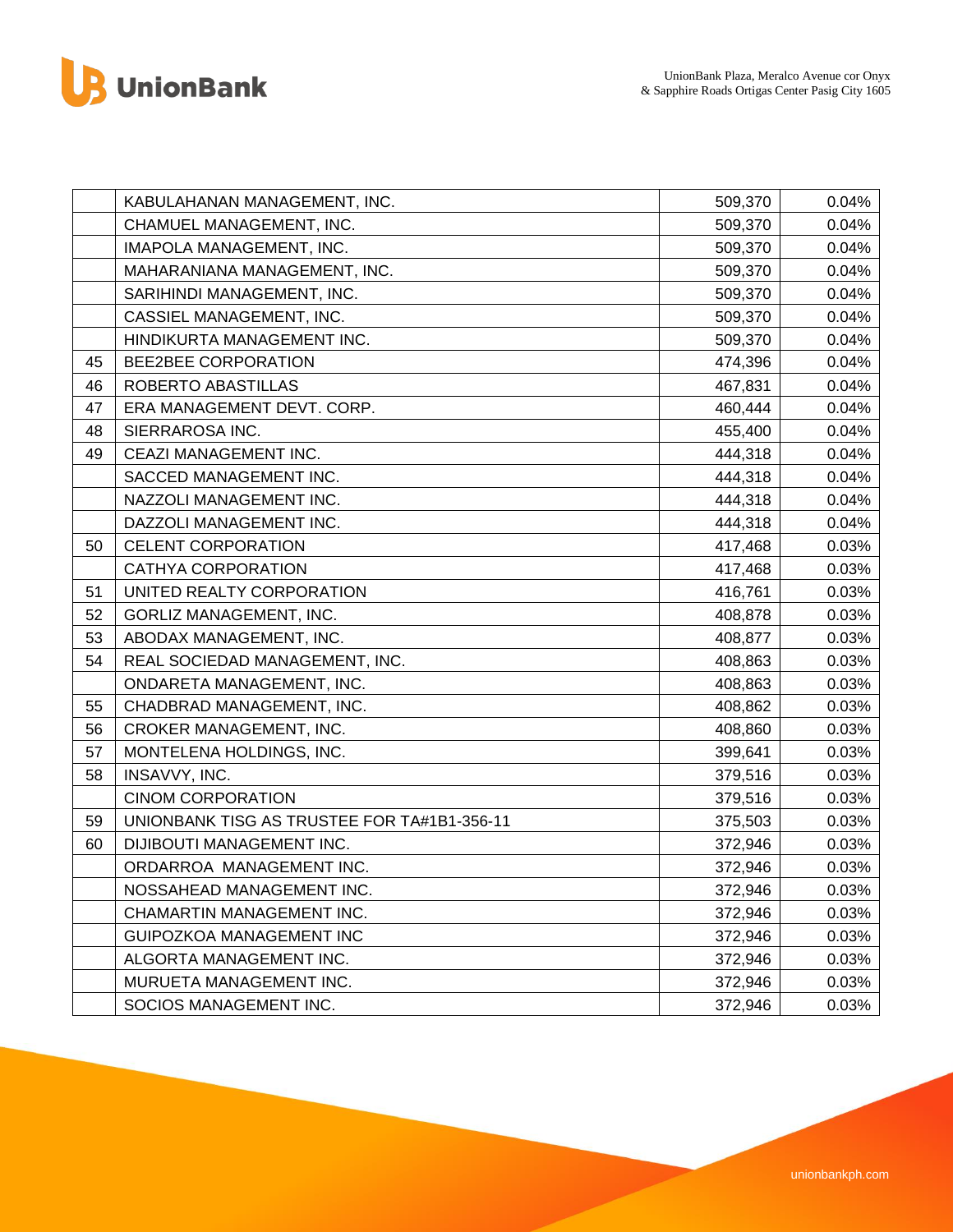



|    | LESOTHEA MANAGEMENT INC.                            | 372,946 | 0.03% |
|----|-----------------------------------------------------|---------|-------|
| 61 | JOYCE S. GONZALEZ                                   | 368,917 | 0.03% |
| 62 | ABOCOSA MANAGEMENT INC.                             | 331,827 | 0.03% |
|    | TAWAKONI MANAGEMENT, INC.                           | 331,827 | 0.03% |
| 63 | SALT GRASS MANAGEMENT, INC                          | 331,826 | 0.03% |
|    | GANANDO MANAGEMENT, INC.                            | 331,826 | 0.03% |
| 64 | JOSE EMMANUEL U. HILADO                             | 310,627 | 0.03% |
| 65 | ALBERTO MENDOZA &/OR JEANIE C. MENDOZA              | 293,218 | 0.02% |
| 66 | JACOB ASSAD, SR.                                    | 286,435 | 0.02% |
| 67 | <b>AGIKIK CORPORATION</b>                           | 284,104 | 0.02% |
| 68 | <b>TAASAKA CORPORATION</b>                          | 258,071 | 0.02% |
| 69 | <b>AYTEK CORPORATION</b>                            | 253,896 | 0.02% |
| 70 | ANTONINO AGUSTIN SAYO FAJARDO                       | 245,682 | 0.02% |
| 71 | SEAWWI MANAGEMENT INC                               | 245,665 | 0.02% |
|    | CAUCI MANAGEMENT INC                                | 245,665 | 0.02% |
| 72 | <b>DAUCI MANAGEMENT INC</b>                         | 245,664 | 0.02% |
|    | NAVIFFE MANAGEMENT INC                              | 245,664 | 0.02% |
| 73 | HENRY RHOEL R. AGUDA                                | 242,047 | 0.02% |
| 74 | SARABO MANAGEMENT, INC.                             | 236,751 | 0.02% |
|    | NICABO MANAGEMENT, INC.                             | 236,751 | 0.02% |
|    | CARABBEU MANAGEMENT, INC.                           | 236,751 | 0.02% |
|    | DAVICKA MANAGEMENT, INC.                            | 236,751 | 0.02% |
| 75 | JULIE C. GO                                         | 234,530 | 0.02% |
| 76 | ARTURO ANDRES (DECEASED)                            | 234,397 | 0.02% |
| 77 | <b>BATLEK CORPORATION</b>                           | 227,710 | 0.02% |
| 78 | M.H. MANAGEMENT & DEVT. CORP.                       | 215,217 | 0.02% |
| 79 | ABOITIZ & CO., INC. (ACO) ITF MYA MGT. CORP.        | 212,064 | 0.02% |
|    | ABOITIZ & CO., INC. ITF ERA MGMT. & DEV. CORP (ACO) | 212,064 | 0.02% |
| 80 | KANGYAN CORPORATION                                 | 208,734 | 0.02% |
| 81 | DIANA O. ONG                                        | 201,103 | 0.02% |
| 82 | BEATRIZ O. UY                                       | 201,102 | 0.02% |
| 83 | KENNETH T. LIOTONGCO                                | 200,000 | 0.02% |
| 84 | <b>MEKANDA CORPORATION</b>                          | 189,758 | 0.02% |
|    | PAKPAK CORPORATION                                  | 189,758 | 0.02% |
| 85 | FE B. MACALINO                                      | 184,163 | 0.02% |
| 86 | CHRISTA ANDREA ABOITIZ                              | 179,561 | 0.01% |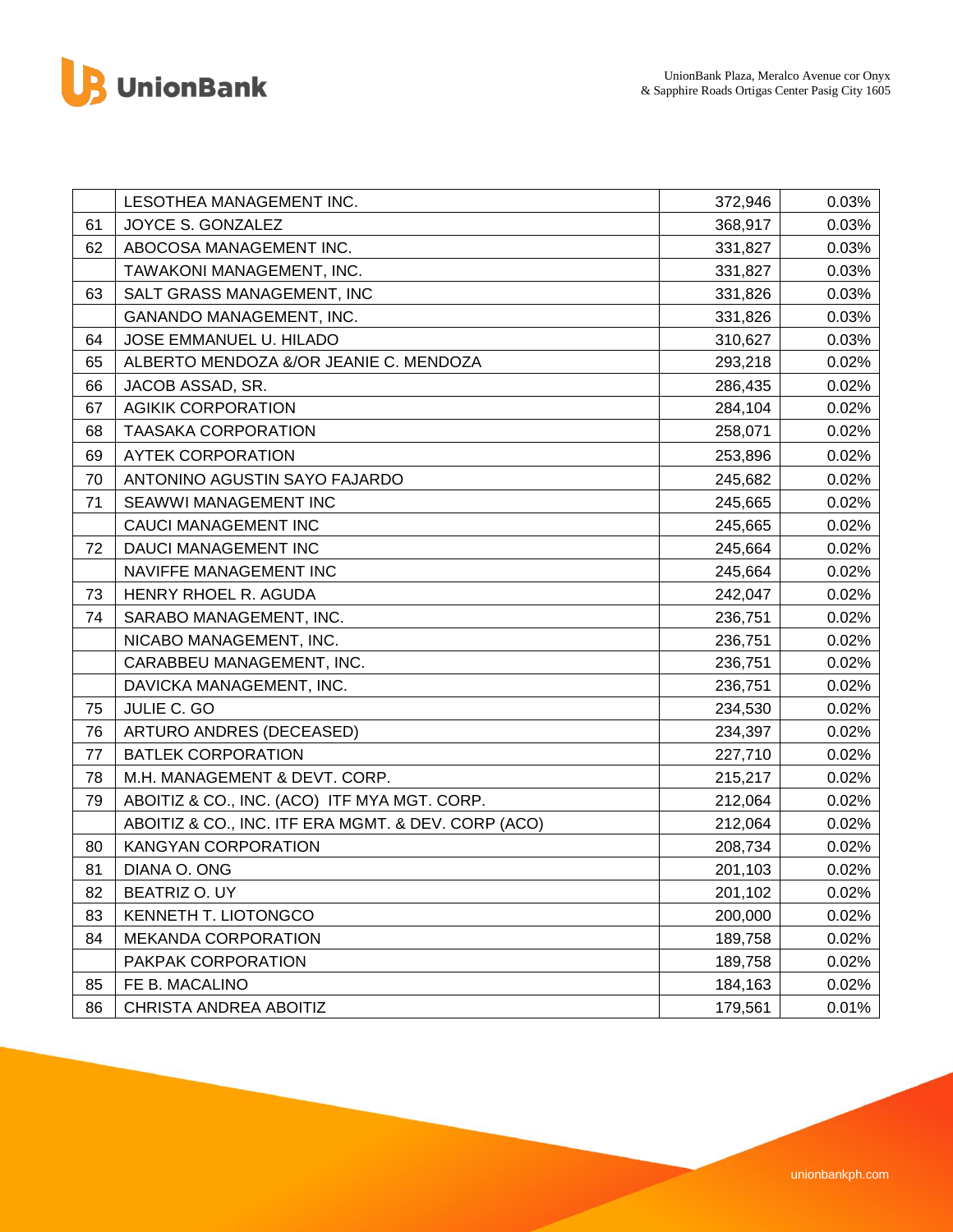



| 87  | EDWIN B. LIM                        | 175,066       | 0.01%   |
|-----|-------------------------------------|---------------|---------|
| 88  | <b>FAUSTO R. PREYSLER</b>           | 173,619       | 0.01%   |
| 89  | RAMON DE SANTOS MATIAS              | 169,377       | 0.01%   |
| 90  | SOCIAL SECURITY SYSTEM (LT)         | 163,290       | 0.01%   |
| 91  | EUSKADI MANAGEMENT INC              | 158,419       | 0.01%   |
| 92  | ZUBEROA MANAGEMENT INC              | 158,417       | 0.01%   |
| 93  | OSASUNA MANAGEMENT INC              | 158,416       | 0.01%   |
| 94  | PANGANTUAN CORPORATION              | 149,696       | 0.01%   |
| 95  | JO-ANN FATIMA L. TOLENTINO          | 146,858       | 0.01%   |
| 96  | <b>RAMON G. DUARTE</b>              | 139,103       | 0.01%   |
| 97  | CATALINO S. ABACAN                  | 131,222       | 0.01%   |
| 98  | ANG GUAN PIAO                       | 127,912       | 0.01%   |
| 99  | <b>GENARO V. LAPEZ</b>              | 118,283       | 0.01%   |
| 100 | EDWIN G. PINEDA                     | 115,322       | 0.01%   |
|     |                                     |               |         |
|     | <b>SUB-TOTAL</b>                    | 1,209,212,928 | 99.17%  |
|     | <b>OTHER STOCKHOLDERS</b>           | 10,149,890    | 0.83%   |
|     |                                     |               |         |
|     | TOTAL ISSUED AND OUTSTANDING SHARES | 1,219,362,818 | 100.00% |
|     | NUMBER OF TREASURY SHARES           | 0             |         |
|     | <b>NUMBER OF LISTED SHARES</b>      | 1,217,149,512 |         |
|     | NUMBER OF CERTIFICATED SHARES       | 961,586,635   |         |

**Very truly yours,**

UBP TISG - STOCK TRANSFER DEPARTMENT

**REYMUNDO A. MENDOZA ANNA LEA O. AXALAN**<br>
Team Lead, Quality Assurance **Annual Head, Trust Operations** Team Lead, Quality Assurance<br>and Allied Services-Trust Operations UBP Trust and Investment Services Group

Angel Len Q. avalen

UBP Trust and Investment Services Group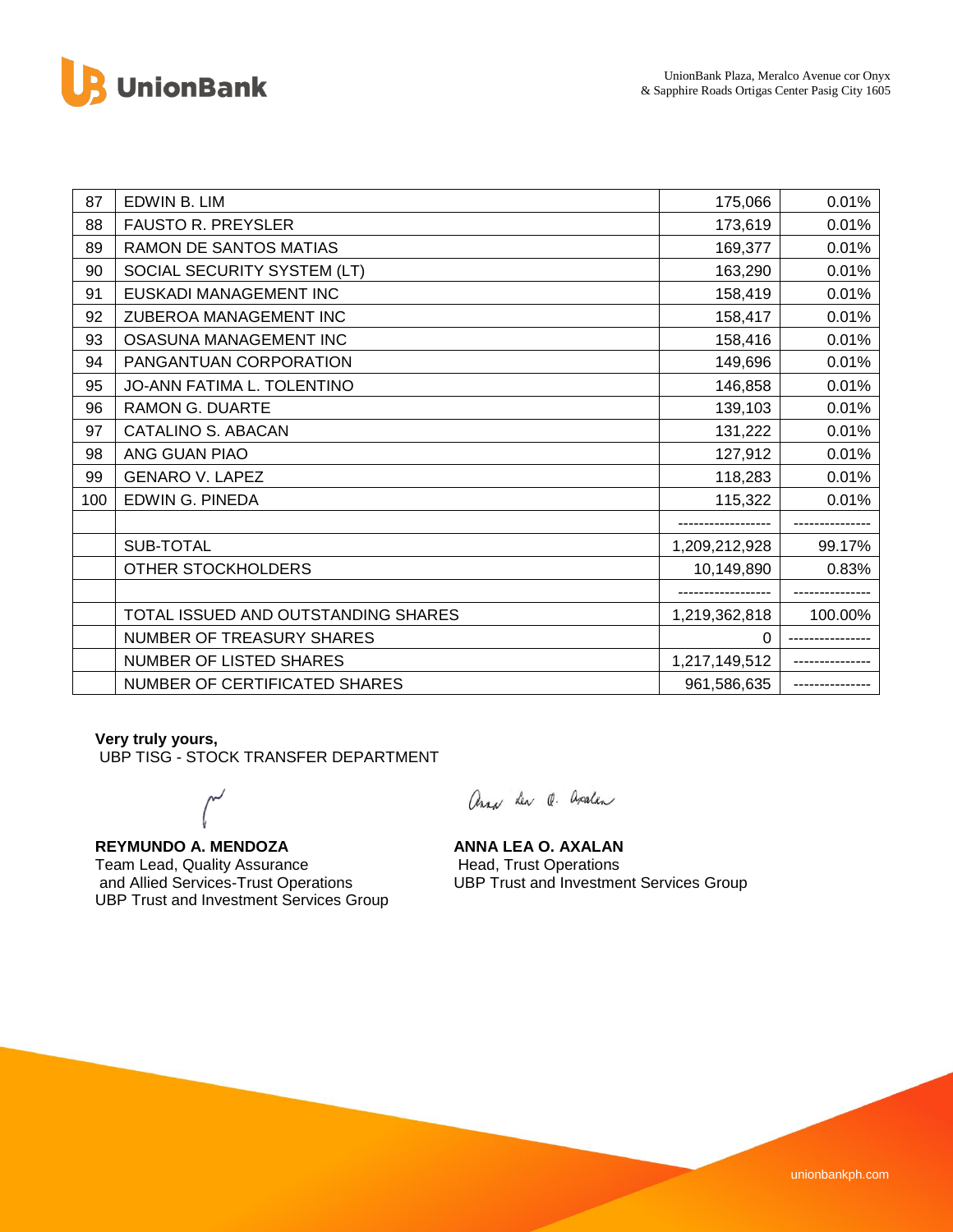## **OUTSTANDING BALANCES FOR A SPECIFIC COMPANY**

## Company Code - UBP000000000

| Business Date: September 30, 2021                 |                 |
|---------------------------------------------------|-----------------|
| <b>BPNAME</b>                                     | <b>HOLDINGS</b> |
| UPCC SECURITIES CORP.                             | 68,993          |
| A & A SECURITIES, INC.                            | 142,463         |
| <b>ABACUS SECURITIES CORPORATION</b>              | 519,565         |
| PHILSTOCKS FINANCIAL INC                          | 140,133         |
| A. T. DE CASTRO SECURITIES CORP.                  | 110,620         |
| ALL ASIA SECURITIES MANAGEMENT CORP.              | 237             |
| ALPHA SECURITIES CORP.                            | 15,685          |
| BA SECURITIES, INC.                               | 8,519           |
| AP SECURITIES INCORPORATED                        | 85,948          |
| ANSALDO, GODINEZ & CO., INC.                      | 286,792         |
| AB CAPITAL SECURITIES, INC.                       | 155,324         |
| <b>SB EQUITIES, INC.</b>                          | 458,074         |
| ASIA PACIFIC CAPITAL EQUITIES & SECURITIES CORP.  | 354             |
| ASIASEC EQUITIES, INC.                            | 47,350          |
| <b>ASTRA SECURITIES CORPORATION</b>               | 49,001          |
| CHINA BANK SECURITIES CORPORATION                 | 41,156          |
| BELSON SECURITIES, INC.                           | 38,926          |
| BENJAMIN CO CA & CO., INC.                        | 5,436           |
| B. H. CHUA SECURITIES CORPORATION                 | 66              |
| JAKA SECURITIES CORP.                             | 182             |
| <b>BPI SECURITIES CORPORATION</b>                 | 9,701,738       |
| CAMPOS, LANUZA & COMPANY, INC.                    | 228,146         |
| SINCERE SECURITIES CORPORATION                    | 1,062           |
| CENTURY SECURITIES CORPORATION                    | 175,656         |
| CTS GLOBAL EQUITY GROUP, INC.                     | 21,591          |
| TRITON SECURITIES CORP.                           | 69,991          |
| PHILEO ALLIED SECURITIES (PHILIPPINES), INC.      | 99              |
| <b>IGC SECURITIES INC.</b>                        | 10,252          |
| CUALOPING SECURITIES CORPORATION                  | 2,815           |
| DAVID GO SECURITIES CORP.                         | 85,356          |
| DIVERSIFIED SECURITIES, INC.                      | 704,402         |
| E. CHUA CHIACO SECURITIES, INC.                   | 149,080         |
| EQUITABLE SECURIITES (PHILS.) INC.                | 16              |
| <b>EAST WEST CAPITAL CORPORATION</b>              | 49,217          |
| EASTERN SECURITIES DEVELOPMENT CORPORATION        | 121,891         |
| EQUITIWORLD SECURITIES, INC.                      | 18,946          |
| <b>EVERGREEN STOCK BROKERAGE &amp; SEC., INC.</b> | 237,446         |
| FIRST ORIENT SECURITIES, INC.                     | 4,400           |
| F. YAP SECURITIES, INC.                           | 38,818          |
| AURORA SECURITIES, INC.                           | 72              |
| <b>GLOBALINKS SECURITIES &amp; STOCKS, INC.</b>   | 39,763          |
| <b>JSG SECURITIES, INC.</b>                       | 25,822          |
| GOLDSTAR SECURITIES, INC.                         | 23,000          |
| <b>GUILD SECURITIES, INC.</b>                     | 69,908          |
| HDI SECURITIES, INC.                              | 970,581         |
| H. E. BENNETT SECURITIES, INC.                    | 21,858          |
|                                                   |                 |
| HIGHLAND SECURITIES PHIL., INC.                   | 66              |
| HK SECURITIES, INC.                               | 156             |
| II. ACKERMAN & CO., INC.                          | 12,148          |
| I. B. GIMENEZ SECURITIES, INC.                    | 4,129           |
| <b>INVESTORS SECURITIES, INC,</b>                 | 346,356         |
| IMPERIAL, DE GUZMAN, ABALOS & CO., INC.           | 98,922          |
| INTRA-INVEST SECURITIES, INC.                     | 14,029          |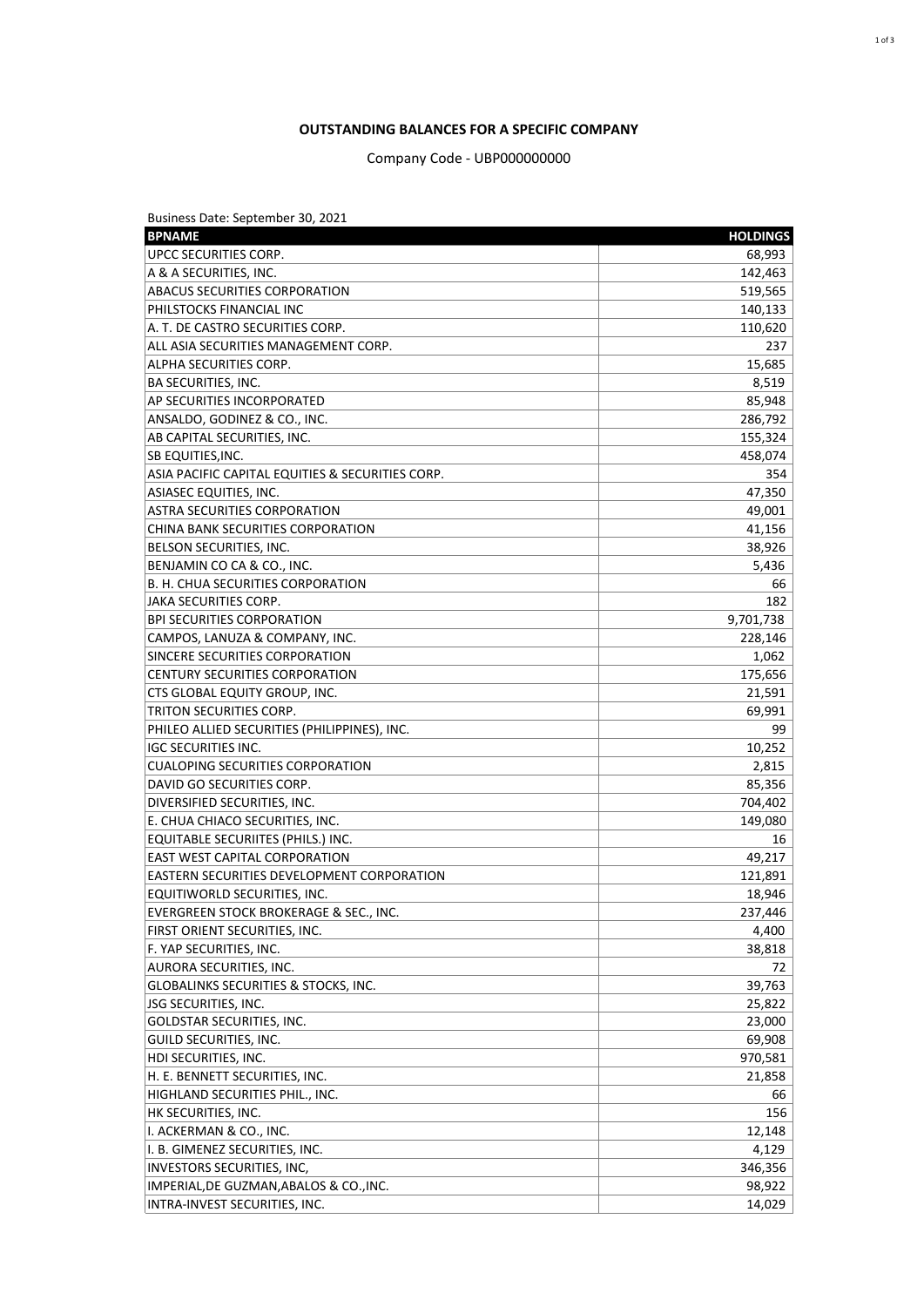| ASIAN CAPITAL EQUITIES, INC.<br>151<br>J.M. BARCELON & CO., INC.<br>12,966<br>VALUE QUEST SECURITIES CORPORATION<br>275,680<br><b>STRATEGIC EQUITIES CORP.</b><br>550,054<br>LARRGO SECURITIES CO., INC.<br>3,640<br>LIPPO SECURITIES, INC.<br>2,625<br>LOPEZ, LOCSIN, LEDESMA & CO., INC.<br>13,043<br>LUCKY SECURITIES, INC.<br>8,588<br>LUYS SECURITIES COMPANY, INC.<br>104,013<br>MANDARIN SECURITIES CORPORATION<br>38,542<br>MARIAN SECURITIES, INC.<br>47,861<br><b>MARINO OLONDRIZ Y CIA</b><br>112<br>COL Financial Group, Inc.<br>2,163,173<br>DA MARKET SECURITIES, INC.<br>103,941<br>MERCANTILE SECURITIES CORP.<br>4,394<br>MERIDIAN SECURITIES, INC.<br>488,780<br>MDR SECURITIES, INC.<br>383,841<br><b>REGIS PARTNERS, INC.</b><br>12<br>MOUNT PEAK SECURITIES, INC.<br>1,459<br>NEW WORLD SECURITIES CO., INC.<br>62,168<br>OPTIMUM SECURITIES CORPORATION<br>72,249<br>15,886<br>RCBC SECURITIES, INC.<br>PAN ASIA SECURITIES CORP.<br>73,799<br>PAPA SECURITIES CORPORATION<br>98,943,901<br>MAYBANK ATR KIM ENG SECURITIES, INC.<br>2,042,991<br>PLATINUM SECURITIES, INC.<br>113,192<br>49,395<br>PNB SECURITIES, INC.<br>122,984<br>PREMIUM SECURITIES, INC.<br>PRYCE SECURITIES, INC.<br>16<br>2,991<br>SALISBURY BKT SECURITIES CORPORATION<br><b>QUALITY INVESTMENTS &amp; SECURITIES CORPORATION</b><br>263,497<br>R & L INVESTMENTS, INC.<br>2,480<br>ALAKOR SECURITIES CORPORATION<br>3,446<br>174,695<br>R. COYIUTO SECURITIES, INC.<br>REGINA CAPITAL DEVELOPMENT CORPORATION<br>74,249<br>R. NUBLA SECURITIES, INC.<br>2,001,563<br>AAA SOUTHEAST EQUITIES, INCORPORATED<br>107,662<br>568,300<br>R. S. LIM & CO., INC.<br>RTG & COMPANY, INC.<br>53,744<br>S.J. ROXAS & CO., INC.<br>74,750<br>SECURITIES SPECIALISTS, INC.<br>42,113<br><b>FIDELITY SECURITIES, INC.</b><br>168,063<br>SUMMIT SECURITIES, INC.<br>53,910<br>STANDARD SECURITIES CORPORATION<br>694,653<br>SUPREME STOCKBROKERS, INC<br>3,258<br>TANSENGCO & CO., INC.<br>180,982<br>THE FIRST RESOURCES MANAGEMENT & SECURITIES CORP.<br>326,160<br>TOWER SECURITIES, INC.<br>1,137,046<br>APEX PHILIPPINES EQUITIES CORPORATION<br>6<br>TRENDLINE SECURITIES CORPORATION<br>655<br>65,315<br><b>UCPB SECURITIES, INC.</b><br>UOB KAY HIAN SECURITIES (PHILS.), INC.<br>10,840<br>1,595<br>E.SECURITIES, INC.<br>15,962<br>VENTURE SECURITIES, INC.<br>1,506,930<br>FIRST METRO SECURITIES BROKERAGE CORP.<br>WEALTH SECURITIES, INC.<br>189,552<br>WESTLINK GLOBAL EQUITIES, INC.<br>7,646<br>BERNAD SECURITIES, INC.<br>16,175<br>WONG SECURITIES CORPORATION<br>29<br>676,388<br>YAO & ZIALCITA, INC. | <b>BPNAME</b> | <b>HOLDINGS</b> |
|-------------------------------------------------------------------------------------------------------------------------------------------------------------------------------------------------------------------------------------------------------------------------------------------------------------------------------------------------------------------------------------------------------------------------------------------------------------------------------------------------------------------------------------------------------------------------------------------------------------------------------------------------------------------------------------------------------------------------------------------------------------------------------------------------------------------------------------------------------------------------------------------------------------------------------------------------------------------------------------------------------------------------------------------------------------------------------------------------------------------------------------------------------------------------------------------------------------------------------------------------------------------------------------------------------------------------------------------------------------------------------------------------------------------------------------------------------------------------------------------------------------------------------------------------------------------------------------------------------------------------------------------------------------------------------------------------------------------------------------------------------------------------------------------------------------------------------------------------------------------------------------------------------------------------------------------------------------------------------------------------------------------------------------------------------------------------------------------------------------------------------------------------------------------------------------------------------------------------------------------------------------------------------------------------------------------------------------------------------------------------------------------------------------------------------------------------------------------------------------------------------------------------------------------------------------------------------------------------------------|---------------|-----------------|
|                                                                                                                                                                                                                                                                                                                                                                                                                                                                                                                                                                                                                                                                                                                                                                                                                                                                                                                                                                                                                                                                                                                                                                                                                                                                                                                                                                                                                                                                                                                                                                                                                                                                                                                                                                                                                                                                                                                                                                                                                                                                                                                                                                                                                                                                                                                                                                                                                                                                                                                                                                                                             |               |                 |
|                                                                                                                                                                                                                                                                                                                                                                                                                                                                                                                                                                                                                                                                                                                                                                                                                                                                                                                                                                                                                                                                                                                                                                                                                                                                                                                                                                                                                                                                                                                                                                                                                                                                                                                                                                                                                                                                                                                                                                                                                                                                                                                                                                                                                                                                                                                                                                                                                                                                                                                                                                                                             |               |                 |
|                                                                                                                                                                                                                                                                                                                                                                                                                                                                                                                                                                                                                                                                                                                                                                                                                                                                                                                                                                                                                                                                                                                                                                                                                                                                                                                                                                                                                                                                                                                                                                                                                                                                                                                                                                                                                                                                                                                                                                                                                                                                                                                                                                                                                                                                                                                                                                                                                                                                                                                                                                                                             |               |                 |
|                                                                                                                                                                                                                                                                                                                                                                                                                                                                                                                                                                                                                                                                                                                                                                                                                                                                                                                                                                                                                                                                                                                                                                                                                                                                                                                                                                                                                                                                                                                                                                                                                                                                                                                                                                                                                                                                                                                                                                                                                                                                                                                                                                                                                                                                                                                                                                                                                                                                                                                                                                                                             |               |                 |
|                                                                                                                                                                                                                                                                                                                                                                                                                                                                                                                                                                                                                                                                                                                                                                                                                                                                                                                                                                                                                                                                                                                                                                                                                                                                                                                                                                                                                                                                                                                                                                                                                                                                                                                                                                                                                                                                                                                                                                                                                                                                                                                                                                                                                                                                                                                                                                                                                                                                                                                                                                                                             |               |                 |
|                                                                                                                                                                                                                                                                                                                                                                                                                                                                                                                                                                                                                                                                                                                                                                                                                                                                                                                                                                                                                                                                                                                                                                                                                                                                                                                                                                                                                                                                                                                                                                                                                                                                                                                                                                                                                                                                                                                                                                                                                                                                                                                                                                                                                                                                                                                                                                                                                                                                                                                                                                                                             |               |                 |
|                                                                                                                                                                                                                                                                                                                                                                                                                                                                                                                                                                                                                                                                                                                                                                                                                                                                                                                                                                                                                                                                                                                                                                                                                                                                                                                                                                                                                                                                                                                                                                                                                                                                                                                                                                                                                                                                                                                                                                                                                                                                                                                                                                                                                                                                                                                                                                                                                                                                                                                                                                                                             |               |                 |
|                                                                                                                                                                                                                                                                                                                                                                                                                                                                                                                                                                                                                                                                                                                                                                                                                                                                                                                                                                                                                                                                                                                                                                                                                                                                                                                                                                                                                                                                                                                                                                                                                                                                                                                                                                                                                                                                                                                                                                                                                                                                                                                                                                                                                                                                                                                                                                                                                                                                                                                                                                                                             |               |                 |
|                                                                                                                                                                                                                                                                                                                                                                                                                                                                                                                                                                                                                                                                                                                                                                                                                                                                                                                                                                                                                                                                                                                                                                                                                                                                                                                                                                                                                                                                                                                                                                                                                                                                                                                                                                                                                                                                                                                                                                                                                                                                                                                                                                                                                                                                                                                                                                                                                                                                                                                                                                                                             |               |                 |
|                                                                                                                                                                                                                                                                                                                                                                                                                                                                                                                                                                                                                                                                                                                                                                                                                                                                                                                                                                                                                                                                                                                                                                                                                                                                                                                                                                                                                                                                                                                                                                                                                                                                                                                                                                                                                                                                                                                                                                                                                                                                                                                                                                                                                                                                                                                                                                                                                                                                                                                                                                                                             |               |                 |
|                                                                                                                                                                                                                                                                                                                                                                                                                                                                                                                                                                                                                                                                                                                                                                                                                                                                                                                                                                                                                                                                                                                                                                                                                                                                                                                                                                                                                                                                                                                                                                                                                                                                                                                                                                                                                                                                                                                                                                                                                                                                                                                                                                                                                                                                                                                                                                                                                                                                                                                                                                                                             |               |                 |
|                                                                                                                                                                                                                                                                                                                                                                                                                                                                                                                                                                                                                                                                                                                                                                                                                                                                                                                                                                                                                                                                                                                                                                                                                                                                                                                                                                                                                                                                                                                                                                                                                                                                                                                                                                                                                                                                                                                                                                                                                                                                                                                                                                                                                                                                                                                                                                                                                                                                                                                                                                                                             |               |                 |
|                                                                                                                                                                                                                                                                                                                                                                                                                                                                                                                                                                                                                                                                                                                                                                                                                                                                                                                                                                                                                                                                                                                                                                                                                                                                                                                                                                                                                                                                                                                                                                                                                                                                                                                                                                                                                                                                                                                                                                                                                                                                                                                                                                                                                                                                                                                                                                                                                                                                                                                                                                                                             |               |                 |
|                                                                                                                                                                                                                                                                                                                                                                                                                                                                                                                                                                                                                                                                                                                                                                                                                                                                                                                                                                                                                                                                                                                                                                                                                                                                                                                                                                                                                                                                                                                                                                                                                                                                                                                                                                                                                                                                                                                                                                                                                                                                                                                                                                                                                                                                                                                                                                                                                                                                                                                                                                                                             |               |                 |
|                                                                                                                                                                                                                                                                                                                                                                                                                                                                                                                                                                                                                                                                                                                                                                                                                                                                                                                                                                                                                                                                                                                                                                                                                                                                                                                                                                                                                                                                                                                                                                                                                                                                                                                                                                                                                                                                                                                                                                                                                                                                                                                                                                                                                                                                                                                                                                                                                                                                                                                                                                                                             |               |                 |
|                                                                                                                                                                                                                                                                                                                                                                                                                                                                                                                                                                                                                                                                                                                                                                                                                                                                                                                                                                                                                                                                                                                                                                                                                                                                                                                                                                                                                                                                                                                                                                                                                                                                                                                                                                                                                                                                                                                                                                                                                                                                                                                                                                                                                                                                                                                                                                                                                                                                                                                                                                                                             |               |                 |
|                                                                                                                                                                                                                                                                                                                                                                                                                                                                                                                                                                                                                                                                                                                                                                                                                                                                                                                                                                                                                                                                                                                                                                                                                                                                                                                                                                                                                                                                                                                                                                                                                                                                                                                                                                                                                                                                                                                                                                                                                                                                                                                                                                                                                                                                                                                                                                                                                                                                                                                                                                                                             |               |                 |
|                                                                                                                                                                                                                                                                                                                                                                                                                                                                                                                                                                                                                                                                                                                                                                                                                                                                                                                                                                                                                                                                                                                                                                                                                                                                                                                                                                                                                                                                                                                                                                                                                                                                                                                                                                                                                                                                                                                                                                                                                                                                                                                                                                                                                                                                                                                                                                                                                                                                                                                                                                                                             |               |                 |
|                                                                                                                                                                                                                                                                                                                                                                                                                                                                                                                                                                                                                                                                                                                                                                                                                                                                                                                                                                                                                                                                                                                                                                                                                                                                                                                                                                                                                                                                                                                                                                                                                                                                                                                                                                                                                                                                                                                                                                                                                                                                                                                                                                                                                                                                                                                                                                                                                                                                                                                                                                                                             |               |                 |
|                                                                                                                                                                                                                                                                                                                                                                                                                                                                                                                                                                                                                                                                                                                                                                                                                                                                                                                                                                                                                                                                                                                                                                                                                                                                                                                                                                                                                                                                                                                                                                                                                                                                                                                                                                                                                                                                                                                                                                                                                                                                                                                                                                                                                                                                                                                                                                                                                                                                                                                                                                                                             |               |                 |
|                                                                                                                                                                                                                                                                                                                                                                                                                                                                                                                                                                                                                                                                                                                                                                                                                                                                                                                                                                                                                                                                                                                                                                                                                                                                                                                                                                                                                                                                                                                                                                                                                                                                                                                                                                                                                                                                                                                                                                                                                                                                                                                                                                                                                                                                                                                                                                                                                                                                                                                                                                                                             |               |                 |
|                                                                                                                                                                                                                                                                                                                                                                                                                                                                                                                                                                                                                                                                                                                                                                                                                                                                                                                                                                                                                                                                                                                                                                                                                                                                                                                                                                                                                                                                                                                                                                                                                                                                                                                                                                                                                                                                                                                                                                                                                                                                                                                                                                                                                                                                                                                                                                                                                                                                                                                                                                                                             |               |                 |
|                                                                                                                                                                                                                                                                                                                                                                                                                                                                                                                                                                                                                                                                                                                                                                                                                                                                                                                                                                                                                                                                                                                                                                                                                                                                                                                                                                                                                                                                                                                                                                                                                                                                                                                                                                                                                                                                                                                                                                                                                                                                                                                                                                                                                                                                                                                                                                                                                                                                                                                                                                                                             |               |                 |
|                                                                                                                                                                                                                                                                                                                                                                                                                                                                                                                                                                                                                                                                                                                                                                                                                                                                                                                                                                                                                                                                                                                                                                                                                                                                                                                                                                                                                                                                                                                                                                                                                                                                                                                                                                                                                                                                                                                                                                                                                                                                                                                                                                                                                                                                                                                                                                                                                                                                                                                                                                                                             |               |                 |
|                                                                                                                                                                                                                                                                                                                                                                                                                                                                                                                                                                                                                                                                                                                                                                                                                                                                                                                                                                                                                                                                                                                                                                                                                                                                                                                                                                                                                                                                                                                                                                                                                                                                                                                                                                                                                                                                                                                                                                                                                                                                                                                                                                                                                                                                                                                                                                                                                                                                                                                                                                                                             |               |                 |
|                                                                                                                                                                                                                                                                                                                                                                                                                                                                                                                                                                                                                                                                                                                                                                                                                                                                                                                                                                                                                                                                                                                                                                                                                                                                                                                                                                                                                                                                                                                                                                                                                                                                                                                                                                                                                                                                                                                                                                                                                                                                                                                                                                                                                                                                                                                                                                                                                                                                                                                                                                                                             |               |                 |
|                                                                                                                                                                                                                                                                                                                                                                                                                                                                                                                                                                                                                                                                                                                                                                                                                                                                                                                                                                                                                                                                                                                                                                                                                                                                                                                                                                                                                                                                                                                                                                                                                                                                                                                                                                                                                                                                                                                                                                                                                                                                                                                                                                                                                                                                                                                                                                                                                                                                                                                                                                                                             |               |                 |
|                                                                                                                                                                                                                                                                                                                                                                                                                                                                                                                                                                                                                                                                                                                                                                                                                                                                                                                                                                                                                                                                                                                                                                                                                                                                                                                                                                                                                                                                                                                                                                                                                                                                                                                                                                                                                                                                                                                                                                                                                                                                                                                                                                                                                                                                                                                                                                                                                                                                                                                                                                                                             |               |                 |
|                                                                                                                                                                                                                                                                                                                                                                                                                                                                                                                                                                                                                                                                                                                                                                                                                                                                                                                                                                                                                                                                                                                                                                                                                                                                                                                                                                                                                                                                                                                                                                                                                                                                                                                                                                                                                                                                                                                                                                                                                                                                                                                                                                                                                                                                                                                                                                                                                                                                                                                                                                                                             |               |                 |
|                                                                                                                                                                                                                                                                                                                                                                                                                                                                                                                                                                                                                                                                                                                                                                                                                                                                                                                                                                                                                                                                                                                                                                                                                                                                                                                                                                                                                                                                                                                                                                                                                                                                                                                                                                                                                                                                                                                                                                                                                                                                                                                                                                                                                                                                                                                                                                                                                                                                                                                                                                                                             |               |                 |
|                                                                                                                                                                                                                                                                                                                                                                                                                                                                                                                                                                                                                                                                                                                                                                                                                                                                                                                                                                                                                                                                                                                                                                                                                                                                                                                                                                                                                                                                                                                                                                                                                                                                                                                                                                                                                                                                                                                                                                                                                                                                                                                                                                                                                                                                                                                                                                                                                                                                                                                                                                                                             |               |                 |
|                                                                                                                                                                                                                                                                                                                                                                                                                                                                                                                                                                                                                                                                                                                                                                                                                                                                                                                                                                                                                                                                                                                                                                                                                                                                                                                                                                                                                                                                                                                                                                                                                                                                                                                                                                                                                                                                                                                                                                                                                                                                                                                                                                                                                                                                                                                                                                                                                                                                                                                                                                                                             |               |                 |
|                                                                                                                                                                                                                                                                                                                                                                                                                                                                                                                                                                                                                                                                                                                                                                                                                                                                                                                                                                                                                                                                                                                                                                                                                                                                                                                                                                                                                                                                                                                                                                                                                                                                                                                                                                                                                                                                                                                                                                                                                                                                                                                                                                                                                                                                                                                                                                                                                                                                                                                                                                                                             |               |                 |
|                                                                                                                                                                                                                                                                                                                                                                                                                                                                                                                                                                                                                                                                                                                                                                                                                                                                                                                                                                                                                                                                                                                                                                                                                                                                                                                                                                                                                                                                                                                                                                                                                                                                                                                                                                                                                                                                                                                                                                                                                                                                                                                                                                                                                                                                                                                                                                                                                                                                                                                                                                                                             |               |                 |
|                                                                                                                                                                                                                                                                                                                                                                                                                                                                                                                                                                                                                                                                                                                                                                                                                                                                                                                                                                                                                                                                                                                                                                                                                                                                                                                                                                                                                                                                                                                                                                                                                                                                                                                                                                                                                                                                                                                                                                                                                                                                                                                                                                                                                                                                                                                                                                                                                                                                                                                                                                                                             |               |                 |
|                                                                                                                                                                                                                                                                                                                                                                                                                                                                                                                                                                                                                                                                                                                                                                                                                                                                                                                                                                                                                                                                                                                                                                                                                                                                                                                                                                                                                                                                                                                                                                                                                                                                                                                                                                                                                                                                                                                                                                                                                                                                                                                                                                                                                                                                                                                                                                                                                                                                                                                                                                                                             |               |                 |
|                                                                                                                                                                                                                                                                                                                                                                                                                                                                                                                                                                                                                                                                                                                                                                                                                                                                                                                                                                                                                                                                                                                                                                                                                                                                                                                                                                                                                                                                                                                                                                                                                                                                                                                                                                                                                                                                                                                                                                                                                                                                                                                                                                                                                                                                                                                                                                                                                                                                                                                                                                                                             |               |                 |
|                                                                                                                                                                                                                                                                                                                                                                                                                                                                                                                                                                                                                                                                                                                                                                                                                                                                                                                                                                                                                                                                                                                                                                                                                                                                                                                                                                                                                                                                                                                                                                                                                                                                                                                                                                                                                                                                                                                                                                                                                                                                                                                                                                                                                                                                                                                                                                                                                                                                                                                                                                                                             |               |                 |
|                                                                                                                                                                                                                                                                                                                                                                                                                                                                                                                                                                                                                                                                                                                                                                                                                                                                                                                                                                                                                                                                                                                                                                                                                                                                                                                                                                                                                                                                                                                                                                                                                                                                                                                                                                                                                                                                                                                                                                                                                                                                                                                                                                                                                                                                                                                                                                                                                                                                                                                                                                                                             |               |                 |
|                                                                                                                                                                                                                                                                                                                                                                                                                                                                                                                                                                                                                                                                                                                                                                                                                                                                                                                                                                                                                                                                                                                                                                                                                                                                                                                                                                                                                                                                                                                                                                                                                                                                                                                                                                                                                                                                                                                                                                                                                                                                                                                                                                                                                                                                                                                                                                                                                                                                                                                                                                                                             |               |                 |
|                                                                                                                                                                                                                                                                                                                                                                                                                                                                                                                                                                                                                                                                                                                                                                                                                                                                                                                                                                                                                                                                                                                                                                                                                                                                                                                                                                                                                                                                                                                                                                                                                                                                                                                                                                                                                                                                                                                                                                                                                                                                                                                                                                                                                                                                                                                                                                                                                                                                                                                                                                                                             |               |                 |
|                                                                                                                                                                                                                                                                                                                                                                                                                                                                                                                                                                                                                                                                                                                                                                                                                                                                                                                                                                                                                                                                                                                                                                                                                                                                                                                                                                                                                                                                                                                                                                                                                                                                                                                                                                                                                                                                                                                                                                                                                                                                                                                                                                                                                                                                                                                                                                                                                                                                                                                                                                                                             |               |                 |
|                                                                                                                                                                                                                                                                                                                                                                                                                                                                                                                                                                                                                                                                                                                                                                                                                                                                                                                                                                                                                                                                                                                                                                                                                                                                                                                                                                                                                                                                                                                                                                                                                                                                                                                                                                                                                                                                                                                                                                                                                                                                                                                                                                                                                                                                                                                                                                                                                                                                                                                                                                                                             |               |                 |
|                                                                                                                                                                                                                                                                                                                                                                                                                                                                                                                                                                                                                                                                                                                                                                                                                                                                                                                                                                                                                                                                                                                                                                                                                                                                                                                                                                                                                                                                                                                                                                                                                                                                                                                                                                                                                                                                                                                                                                                                                                                                                                                                                                                                                                                                                                                                                                                                                                                                                                                                                                                                             |               |                 |
|                                                                                                                                                                                                                                                                                                                                                                                                                                                                                                                                                                                                                                                                                                                                                                                                                                                                                                                                                                                                                                                                                                                                                                                                                                                                                                                                                                                                                                                                                                                                                                                                                                                                                                                                                                                                                                                                                                                                                                                                                                                                                                                                                                                                                                                                                                                                                                                                                                                                                                                                                                                                             |               |                 |
|                                                                                                                                                                                                                                                                                                                                                                                                                                                                                                                                                                                                                                                                                                                                                                                                                                                                                                                                                                                                                                                                                                                                                                                                                                                                                                                                                                                                                                                                                                                                                                                                                                                                                                                                                                                                                                                                                                                                                                                                                                                                                                                                                                                                                                                                                                                                                                                                                                                                                                                                                                                                             |               |                 |
|                                                                                                                                                                                                                                                                                                                                                                                                                                                                                                                                                                                                                                                                                                                                                                                                                                                                                                                                                                                                                                                                                                                                                                                                                                                                                                                                                                                                                                                                                                                                                                                                                                                                                                                                                                                                                                                                                                                                                                                                                                                                                                                                                                                                                                                                                                                                                                                                                                                                                                                                                                                                             |               |                 |
|                                                                                                                                                                                                                                                                                                                                                                                                                                                                                                                                                                                                                                                                                                                                                                                                                                                                                                                                                                                                                                                                                                                                                                                                                                                                                                                                                                                                                                                                                                                                                                                                                                                                                                                                                                                                                                                                                                                                                                                                                                                                                                                                                                                                                                                                                                                                                                                                                                                                                                                                                                                                             |               |                 |
|                                                                                                                                                                                                                                                                                                                                                                                                                                                                                                                                                                                                                                                                                                                                                                                                                                                                                                                                                                                                                                                                                                                                                                                                                                                                                                                                                                                                                                                                                                                                                                                                                                                                                                                                                                                                                                                                                                                                                                                                                                                                                                                                                                                                                                                                                                                                                                                                                                                                                                                                                                                                             |               |                 |
|                                                                                                                                                                                                                                                                                                                                                                                                                                                                                                                                                                                                                                                                                                                                                                                                                                                                                                                                                                                                                                                                                                                                                                                                                                                                                                                                                                                                                                                                                                                                                                                                                                                                                                                                                                                                                                                                                                                                                                                                                                                                                                                                                                                                                                                                                                                                                                                                                                                                                                                                                                                                             |               |                 |
|                                                                                                                                                                                                                                                                                                                                                                                                                                                                                                                                                                                                                                                                                                                                                                                                                                                                                                                                                                                                                                                                                                                                                                                                                                                                                                                                                                                                                                                                                                                                                                                                                                                                                                                                                                                                                                                                                                                                                                                                                                                                                                                                                                                                                                                                                                                                                                                                                                                                                                                                                                                                             |               |                 |
|                                                                                                                                                                                                                                                                                                                                                                                                                                                                                                                                                                                                                                                                                                                                                                                                                                                                                                                                                                                                                                                                                                                                                                                                                                                                                                                                                                                                                                                                                                                                                                                                                                                                                                                                                                                                                                                                                                                                                                                                                                                                                                                                                                                                                                                                                                                                                                                                                                                                                                                                                                                                             |               |                 |
|                                                                                                                                                                                                                                                                                                                                                                                                                                                                                                                                                                                                                                                                                                                                                                                                                                                                                                                                                                                                                                                                                                                                                                                                                                                                                                                                                                                                                                                                                                                                                                                                                                                                                                                                                                                                                                                                                                                                                                                                                                                                                                                                                                                                                                                                                                                                                                                                                                                                                                                                                                                                             |               |                 |
|                                                                                                                                                                                                                                                                                                                                                                                                                                                                                                                                                                                                                                                                                                                                                                                                                                                                                                                                                                                                                                                                                                                                                                                                                                                                                                                                                                                                                                                                                                                                                                                                                                                                                                                                                                                                                                                                                                                                                                                                                                                                                                                                                                                                                                                                                                                                                                                                                                                                                                                                                                                                             |               |                 |
|                                                                                                                                                                                                                                                                                                                                                                                                                                                                                                                                                                                                                                                                                                                                                                                                                                                                                                                                                                                                                                                                                                                                                                                                                                                                                                                                                                                                                                                                                                                                                                                                                                                                                                                                                                                                                                                                                                                                                                                                                                                                                                                                                                                                                                                                                                                                                                                                                                                                                                                                                                                                             |               |                 |
|                                                                                                                                                                                                                                                                                                                                                                                                                                                                                                                                                                                                                                                                                                                                                                                                                                                                                                                                                                                                                                                                                                                                                                                                                                                                                                                                                                                                                                                                                                                                                                                                                                                                                                                                                                                                                                                                                                                                                                                                                                                                                                                                                                                                                                                                                                                                                                                                                                                                                                                                                                                                             |               |                 |
|                                                                                                                                                                                                                                                                                                                                                                                                                                                                                                                                                                                                                                                                                                                                                                                                                                                                                                                                                                                                                                                                                                                                                                                                                                                                                                                                                                                                                                                                                                                                                                                                                                                                                                                                                                                                                                                                                                                                                                                                                                                                                                                                                                                                                                                                                                                                                                                                                                                                                                                                                                                                             |               |                 |
|                                                                                                                                                                                                                                                                                                                                                                                                                                                                                                                                                                                                                                                                                                                                                                                                                                                                                                                                                                                                                                                                                                                                                                                                                                                                                                                                                                                                                                                                                                                                                                                                                                                                                                                                                                                                                                                                                                                                                                                                                                                                                                                                                                                                                                                                                                                                                                                                                                                                                                                                                                                                             |               |                 |
|                                                                                                                                                                                                                                                                                                                                                                                                                                                                                                                                                                                                                                                                                                                                                                                                                                                                                                                                                                                                                                                                                                                                                                                                                                                                                                                                                                                                                                                                                                                                                                                                                                                                                                                                                                                                                                                                                                                                                                                                                                                                                                                                                                                                                                                                                                                                                                                                                                                                                                                                                                                                             |               |                 |
|                                                                                                                                                                                                                                                                                                                                                                                                                                                                                                                                                                                                                                                                                                                                                                                                                                                                                                                                                                                                                                                                                                                                                                                                                                                                                                                                                                                                                                                                                                                                                                                                                                                                                                                                                                                                                                                                                                                                                                                                                                                                                                                                                                                                                                                                                                                                                                                                                                                                                                                                                                                                             |               |                 |
| YU & COMPANY, INC.<br>38,115                                                                                                                                                                                                                                                                                                                                                                                                                                                                                                                                                                                                                                                                                                                                                                                                                                                                                                                                                                                                                                                                                                                                                                                                                                                                                                                                                                                                                                                                                                                                                                                                                                                                                                                                                                                                                                                                                                                                                                                                                                                                                                                                                                                                                                                                                                                                                                                                                                                                                                                                                                                |               |                 |